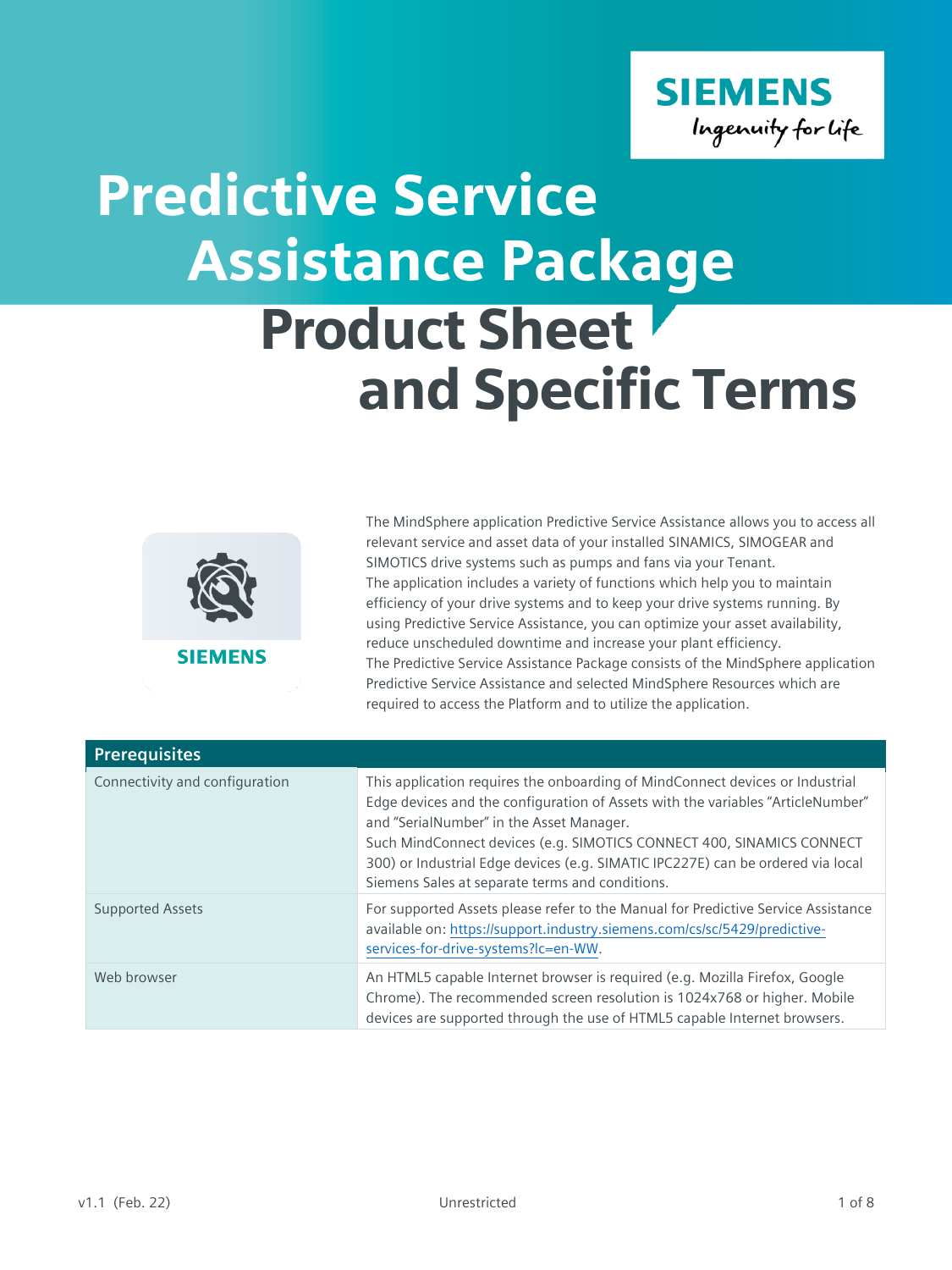| <b>Description of Predictive Service Assistance Application</b> |                                                                                                                                                                                                                                                                                                                                                                                                                                                                                                                                                                                                                                                                                                                                                                                                                                                                                                                                                                                                                                                                                                                                                                                                                                                                                                                                                                                                                                                   |  |
|-----------------------------------------------------------------|---------------------------------------------------------------------------------------------------------------------------------------------------------------------------------------------------------------------------------------------------------------------------------------------------------------------------------------------------------------------------------------------------------------------------------------------------------------------------------------------------------------------------------------------------------------------------------------------------------------------------------------------------------------------------------------------------------------------------------------------------------------------------------------------------------------------------------------------------------------------------------------------------------------------------------------------------------------------------------------------------------------------------------------------------------------------------------------------------------------------------------------------------------------------------------------------------------------------------------------------------------------------------------------------------------------------------------------------------------------------------------------------------------------------------------------------------|--|
| General                                                         | Predictive Service Assistance application includes a variety of functions which<br>help you to maintain efficiency of your drive systems and consists of 3 different<br>Modules: Service Transparency, Asset Availability and Plant Efficiency.                                                                                                                                                                                                                                                                                                                                                                                                                                                                                                                                                                                                                                                                                                                                                                                                                                                                                                                                                                                                                                                                                                                                                                                                   |  |
| Service Transparency Module                                     | The Service Transparency Module offers you full transparency on Assets,<br>activities and spare parts and provides also a history of completed activities.<br>Main functionalities:<br>· Digital Service Handbook provides:<br>- Asset overview list: Shows all plants, drive systems and Assets, and<br>gives you information about status, activities, spare parts, logbook,<br>details.<br>- Activity overview list: Shows all maintenance & support activities based<br>on manual for supported SIMAMICS, SIMOTICS, SIMOGEAR Assets with<br>health state, name, activity type, origin, effort, spare parts, ideal time<br>frame for forecasting (last execution date, due date, estimated due<br>date, details).<br>- Spare parts overview list: Shows all spare parts with details (article<br>number, description, image, quantity) if available in "Spares on Web"<br>https://www.sow.siemens.com/.<br>• Dashboard with overview about new onboarded or modified Assets, status<br>overview for plants, drive systems, Assets, open tasks and usage<br>transparency for used modules and Asset types.<br>" Shopping Cart to order spare parts via "Industry Mall" (<br>https://mallstage.industry.siemens.com/) and send service requests.<br>" Logbook with overview of all completed activities.<br>• Configuration of plants, drive systems and Assets with included Assets as<br>well as activation of different application upgrades. |  |
| <b>Asset Availability Module</b>                                | The Asset Availability Module offers you increased availability, productivity of<br>your Assets and supports you for predictive maintenance and predictive spare<br>parts.<br>Main functionalities:<br>Asset Availability Assistance supports with:<br>- Notifications: overview for notified activities and spare parts.<br>- Activity planner: plan activities via Planning Assistance.<br>Extended maintenance and condition-monitoring data sets based on<br>recommendations for supported pump and fan drive systems.<br>Extended health state analytics based on KPI and Trend Prediction Service<br>provided by MindSphere, with ideal time frame for estimated due date.<br>Additionally, you receive trend predicted KPI-based email notifications.<br>• Edit/create/copy of own activities and spare parts with required details per<br>Asset with attachments (links, files).                                                                                                                                                                                                                                                                                                                                                                                                                                                                                                                                                          |  |
| <b>Plant Efficiency Module</b>                                  | The Plant Efficiency Module offers you higher efficiency of your Assets and<br>supports you by providing more precise details and insights for activities via<br>artificial intelligence and helps you to operate and manage your Asset<br>obsolescence. Extended optimization activities are based on recommendations.<br>Main functionalities:<br>• Plant Efficiency Assistance supports your operations with:<br>- Assigned activities: details about planned activities and required spare<br>parts.<br>- Activity handler: task checklist and further links to product manual or<br>product details to perform activities on site.                                                                                                                                                                                                                                                                                                                                                                                                                                                                                                                                                                                                                                                                                                                                                                                                           |  |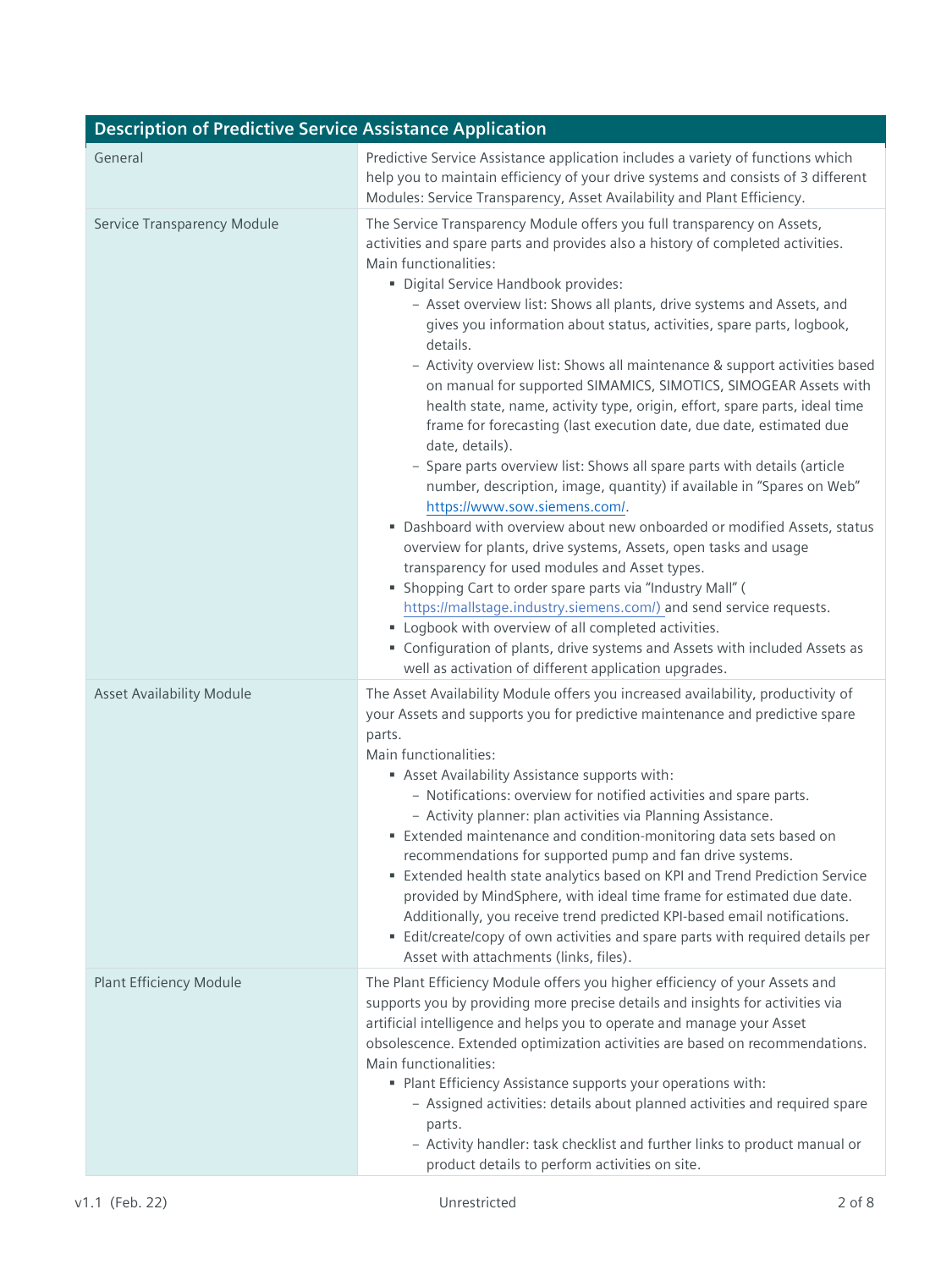|                         | Extended health state analytics based on artificial intelligence (vibration<br>and operation anomaly detection with severity).<br>Configuration templates for an automatic assignment to relevant Assets.                                                                                                                                                                                                                                                                                                                                                                      |
|-------------------------|--------------------------------------------------------------------------------------------------------------------------------------------------------------------------------------------------------------------------------------------------------------------------------------------------------------------------------------------------------------------------------------------------------------------------------------------------------------------------------------------------------------------------------------------------------------------------------|
| Application permissions | This application is operated in data centers in the Area European Union and<br>processes the following data:<br>• Asset configuration data which describes the Asset (e.g. Asset name, article<br>number, serial number, tenant ID, service contact).<br>The application performs the following activities which modify or amend Your<br>Content in your Account on your behalf:<br>• Read and write access on your Asset configuration data (e.g. Asset name,<br>article number, serial number) which is required in order to use the<br>functionalities of this application. |

## **Description of MindSphere Resources**

Depending on your subscription (please see Predictive Service Assistant Package Overview below), the following MindSphere resources ("MindSphere Resources") are included in the Predictive Service Assistance Package or its upgrades.

| <b>Base Tenant</b>   | The Base Tenant provides you with a dedicated Account (also referred to as<br>"Tenant") on MindSphere. It enables you to login to your Account via the<br>respective unique URL provided by us and is required for use of the application<br>and MindSphere Resources.<br>Base Tenant includes 1 Admin User and provides you with the following<br>administration tools available on the MindSphere Launchpad:<br>• Usage Transparency: provides information regarding your consumption of<br>MindSphere Resources.<br>· Settings: allows managing Users, permissions, rights, roles, groups,<br>collaborations, subtenants <sup>1</sup> and tenant provider information. For every User,<br>an individual login is required. Users are also permitted to access and utilize<br>the user management for the purpose of receiving a service from you.<br>However, a user that receives a service from you shall not be granted with<br>administration rights, except for administration rights that are offered by the<br>user management of a subtenant <sup>1</sup> .<br>• Asset Manager: Use the Asset Manager to onboard & offboard agents to your<br>Account; configure assets, asset types and aspect types; manage the sharing<br>of Assets under a collaboration between accounts using Cross-Tenancy. The<br>user that is entitled to administrate the Asset Manager may permit users of a<br>subtenant <sup>1</sup> who receive a service from you to directly access the Asset<br>Manager in relation to the respective subtenant <sup>1</sup> .<br>• Upgrade: use Upgrade to order available upgrades to your subscribed and<br>additionally available MindSphere Resources (e.g. increase Users or agents);<br>get an overview of your requested and completed upgrades; manage pending<br>upgrade requests (authorized users only). |
|----------------------|--------------------------------------------------------------------------------------------------------------------------------------------------------------------------------------------------------------------------------------------------------------------------------------------------------------------------------------------------------------------------------------------------------------------------------------------------------------------------------------------------------------------------------------------------------------------------------------------------------------------------------------------------------------------------------------------------------------------------------------------------------------------------------------------------------------------------------------------------------------------------------------------------------------------------------------------------------------------------------------------------------------------------------------------------------------------------------------------------------------------------------------------------------------------------------------------------------------------------------------------------------------------------------------------------------------------------------------------------------------------------------------------------------------------------------------------------------------------------------------------------------------------------------------------------------------------------------------------------------------------------------------------------------------------------------------------------------------------------------------------------------------------------------------------------------------------------------------------------|
| <b>Notifications</b> | The number of notifications added to the Package determines how many<br>notifications you can trigger in total each month. Sending emails or other types<br>of messages leverages MindSphere's Notification Service. The terms and<br>conditions set out in the MindSphere Supplemental Terms for Notification<br>Service available on www.mindsphere.io/terms also apply to your use of<br>notifications.                                                                                                                                                                                                                                                                                                                                                                                                                                                                                                                                                                                                                                                                                                                                                                                                                                                                                                                                                                                                                                                                                                                                                                                                                                                                                                                                                                                                                                       |
| Agent                | An agent is a software as part of a hardware device or in the form of an<br>application provided by Siemens or a Third Party which you connect to your                                                                                                                                                                                                                                                                                                                                                                                                                                                                                                                                                                                                                                                                                                                                                                                                                                                                                                                                                                                                                                                                                                                                                                                                                                                                                                                                                                                                                                                                                                                                                                                                                                                                                           |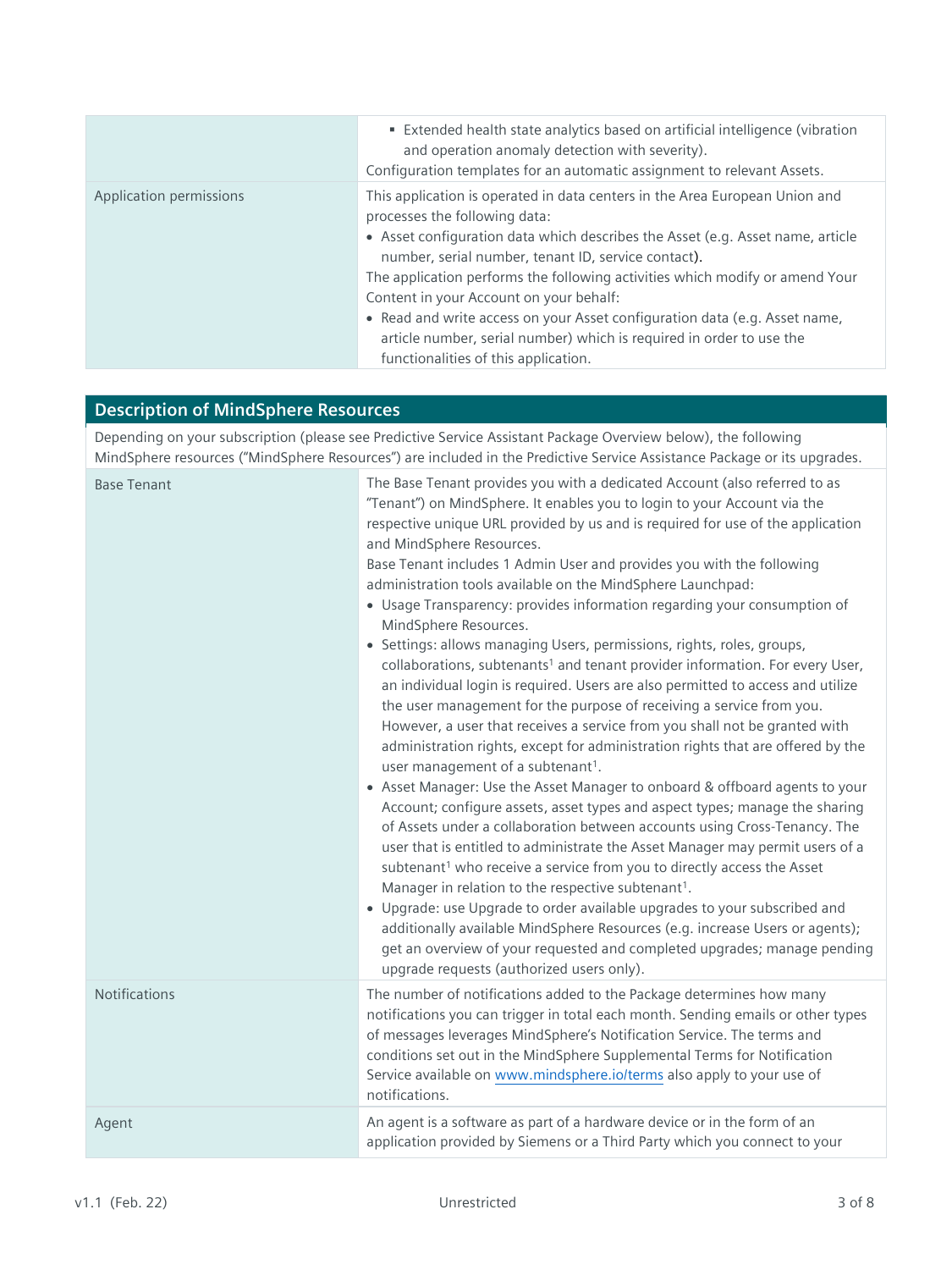|                              | Account and which can ingest data into your Account and send data to one or<br>more Asset Instances.                                                                                                                                                                                                                                                                                                                                                                  |
|------------------------------|-----------------------------------------------------------------------------------------------------------------------------------------------------------------------------------------------------------------------------------------------------------------------------------------------------------------------------------------------------------------------------------------------------------------------------------------------------------------------|
| Asset Instance               | An asset instance reflects a physical and/or logical device within your Account.<br>Each instance belongs to an Asset Type.                                                                                                                                                                                                                                                                                                                                           |
| Asset Type                   | Asset type describes the type of an asset including one or several attributes. An<br>asset type is a template that describes the attributes of a homogenous group of<br>physical or logical assets, which is used for asset modeling. An asset type is a<br>grouping of assets with common characteristics that distinguish those assets as<br>a group or class.                                                                                                      |
| Time Series Data Ingest Rate | Time series data ingest rate represents the rate at which the sensor data is<br>ingested into the Platform. Data ingest is based on number of Assets, number of<br>variables per Asset, size per variable including overhead, read cycle intervals and<br>sending frequency. This depends on the size of the requests containing time<br>series data sent from you to the Platform. Time series data ingest rate is<br>restricted to a maximum of 100 kB/s per Asset. |
| Time Series Data Storage     | Time Series Data Storage represents the total volume of time series data ingested<br>and stored in the Platform for an Account.                                                                                                                                                                                                                                                                                                                                       |
| <b>IoT File Storage</b>      | loT file storage represents the total volume of files uploaded and stored in the<br>Platform for an Account.                                                                                                                                                                                                                                                                                                                                                          |

1) Please note that subtenants are not part of the Predictive Service Assistance Package. Subtenants can be ordered separately for additional fees and can be used for OEM Services as described in the Specific Terms for MindAccess IoT Value Plan available o[n www.mindsphere.io/terms.](http://www.mindsphere.io/terms) If you provide your customers with OEM Services, the Specific Terms for MindAccess IoT Value Plan available o[n www.mindsphere.io/terms](http://www.mindsphere.io/terms) shall apply accordingly as if you had subscribed to a MindAccess IoT Value Plan.

| <b>Predictive Service Assistance Package Overview</b>                                                                                                                                                                                                                                                                                                                                                                                                      |                                                                                                                       |  |
|------------------------------------------------------------------------------------------------------------------------------------------------------------------------------------------------------------------------------------------------------------------------------------------------------------------------------------------------------------------------------------------------------------------------------------------------------------|-----------------------------------------------------------------------------------------------------------------------|--|
| <b>Base subscription</b>                                                                                                                                                                                                                                                                                                                                                                                                                                   | <b>Predictive Service Assistance Package Basic</b>                                                                    |  |
| Fee                                                                                                                                                                                                                                                                                                                                                                                                                                                        | Free of charge                                                                                                        |  |
|                                                                                                                                                                                                                                                                                                                                                                                                                                                            | The base subscription allows access to the application and to the functionalities of the Service Transparency Module. |  |
| Predictive Service Assistance<br>application:<br>Module "Service Transparency"                                                                                                                                                                                                                                                                                                                                                                             |                                                                                                                       |  |
| Base Tenant <sup>, 1</sup>                                                                                                                                                                                                                                                                                                                                                                                                                                 | ✓                                                                                                                     |  |
| <b>Application upgrade (optional)</b>                                                                                                                                                                                                                                                                                                                                                                                                                      | <b>Predictive Service Assistance Package Availability Upgrade</b>                                                     |  |
| Fee                                                                                                                                                                                                                                                                                                                                                                                                                                                        | 5 € <sup>2</sup> per Asset / month                                                                                    |  |
| This upgrade can only be activated within the Predictive Service Assistance application and allows you to use the<br>functionalities of the Asset Availability Module and the MindSphere Resources set out below.<br>In order to ensure proper operation of this upgrade, a valid subscription to either Predictive Service Assistance Package<br>Upgrade (Asset, Cloud Connector and/or Edge Connector) or to SIDRIVE IQ Fleet Package Asset is required. |                                                                                                                       |  |
| Predictive Service Assistance<br>application:<br>Module "Asset Availability"                                                                                                                                                                                                                                                                                                                                                                               | ✓                                                                                                                     |  |
| Notifications <sup>3</sup> per month                                                                                                                                                                                                                                                                                                                                                                                                                       | 4                                                                                                                     |  |
| Timer Series Data Ingest                                                                                                                                                                                                                                                                                                                                                                                                                                   | 0.01 KB/s                                                                                                             |  |
| <b>IoT File Storage</b>                                                                                                                                                                                                                                                                                                                                                                                                                                    | $0.5$ GB                                                                                                              |  |
| Time Series Data Storage                                                                                                                                                                                                                                                                                                                                                                                                                                   | $0.5$ GB                                                                                                              |  |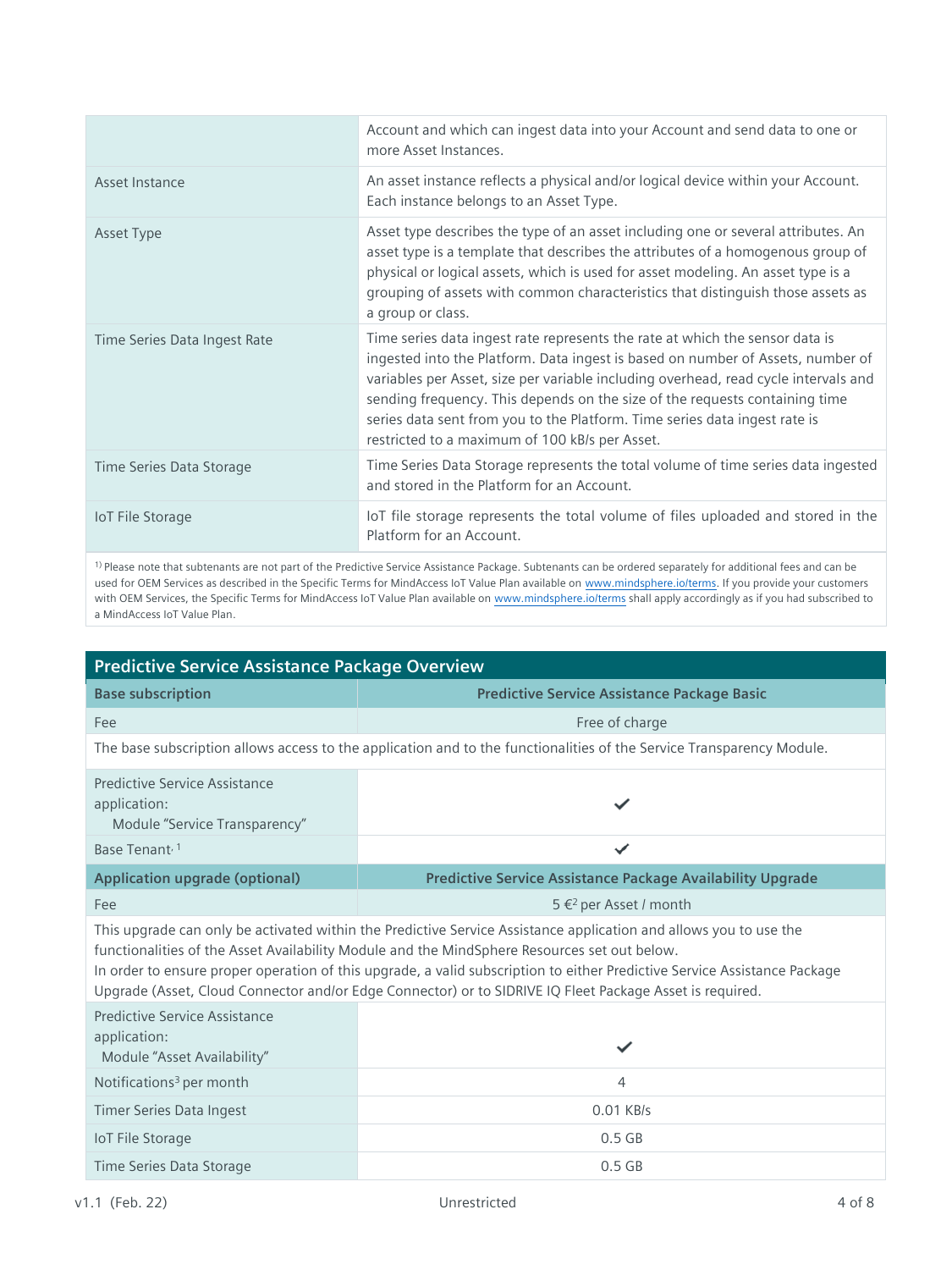| <b>Application upgrade (optional)</b>                                                                                                                                                                                                                                                                                                                                                                                                                                                                                                                                                                                                                |                                                       | Predictive Service Assistance Package Efficiency Upgrade |                                   |
|------------------------------------------------------------------------------------------------------------------------------------------------------------------------------------------------------------------------------------------------------------------------------------------------------------------------------------------------------------------------------------------------------------------------------------------------------------------------------------------------------------------------------------------------------------------------------------------------------------------------------------------------------|-------------------------------------------------------|----------------------------------------------------------|-----------------------------------|
| Fee                                                                                                                                                                                                                                                                                                                                                                                                                                                                                                                                                                                                                                                  | 10 € <sup>2</sup> per Asset / month                   |                                                          |                                   |
| This upgrade can only be activated within the Predictive Service Assistance application. Please note that by activating this<br>upgrade, the Predictive Service Assistance Package Availability Upgrade will also be activated automatically, if not already<br>activated.<br>This upgrade allows you to use the functionalities of the Plant Efficiency Module and the MindSphere Resources set out<br>below. In order to ensure proper operation of this upgrade, a valid subscription to either Predictive Service Assistance<br>Package Upgrade (Asset, Cloud Connector and/or Edge Connector) or to SIDRIVE IQ Fleet Package Asset is required. |                                                       |                                                          |                                   |
| <b>Predictive Service Assistance</b><br>application:<br>Module "Plant Efficiency"                                                                                                                                                                                                                                                                                                                                                                                                                                                                                                                                                                    |                                                       | ✓                                                        |                                   |
| Notifications <sup>3</sup> per month                                                                                                                                                                                                                                                                                                                                                                                                                                                                                                                                                                                                                 | $\overline{2}$                                        |                                                          |                                   |
| Timer Series Data Ingest                                                                                                                                                                                                                                                                                                                                                                                                                                                                                                                                                                                                                             | 0.01 KB/s                                             |                                                          |                                   |
| Time Series Data Storage                                                                                                                                                                                                                                                                                                                                                                                                                                                                                                                                                                                                                             | $0.5$ GB                                              |                                                          |                                   |
| <b>MindSphere Resources upgrades</b><br>(optional)                                                                                                                                                                                                                                                                                                                                                                                                                                                                                                                                                                                                   | <b>Predictive Service Assistance Package Upgrades</b> |                                                          |                                   |
|                                                                                                                                                                                                                                                                                                                                                                                                                                                                                                                                                                                                                                                      | Asset                                                 | <b>Cloud Connector</b>                                   | <b>Edge Connector</b>             |
| Fee                                                                                                                                                                                                                                                                                                                                                                                                                                                                                                                                                                                                                                                  | 12 € <sup>2</sup> per Asset / year                    | 126 $\epsilon$ <sup>2</sup> / year                       | 18 $\epsilon$ <sup>2</sup> / year |
| Predictive Service Assistance Package Asset Upgrade contains the MindSphere Resources listed below which are required to<br>onboard 1 Asset. As precondition you need a valid subscription to Predictive Service Assistance Package Upgrade (Cloud<br>Connector or Edge Connector).<br>Predictive Service Assistance Package Cloud Connector Upgrade contains the MindSphere Resources listed below which are<br>required to onboard 1 MindConnect device to the Platform. As precondition you need a valid subscription to Predictive                                                                                                               |                                                       |                                                          |                                   |

Service Assistance Package Asset Upgrade.

Predictive Service Assistance Package Edge Connector Upgrade contains the MindSphere Resources listed below which are required to onboard Industrial Edge devices to the Platform. As precondition you need a valid subscription to Predictive Service Assistance Packages Asset Upgrade and to MindConnect IoT Extension.

| Asset Instance                       |             |  |
|--------------------------------------|-------------|--|
| Notifications <sup>3</sup> per month |             |  |
| <b>Timer Series Data Ingest</b>      | $0.01$ KB/s |  |
| Time Series Data Storage             | $0.5$ GB    |  |
| Agent                                |             |  |
| Asset Type                           |             |  |

1)You can decide if a Base Tenant shall be created and provisioned to you as part of your Predictive Service Assistance Package or if the Predictive Service Assistance Package without a Base Tenant shall be added to an existing Account (Base Tenant or MindAccess IoT Value Plan Account). A Package can only be added to an existing Account if the Account and Package are hosted in the same data center location. If you decide to add various Packages to one existing Account, please note the following: The MindSphere Resources included in the various Packages will be combined under one Account; it is your responsibility to allocate the MindSphere Resources to the various Packages according to your needs. The combination of MindSphere Resources under one Account may lead to technical limitations in their accessibility and should therefore not exceed the limits set out under

[https://sie.ag/MindSphere\\_TechnicalLimitationsforUsageofMindSphereServices;](https://sie.ag/MindSphere_TechnicalLimitationsforUsageofMindSphereServices)<sup>2)</sup> If a price is displayed in a different currency on the product detail page of [Predictive Service Assistance Package](https://www.dex.siemens.com/mindsphere/applications/predictive-service-assistance-package) o[n www.mindsphere.io/store](http://www.mindsphere.io/store) in your country of residence at the date of your order of an upgrade or in the Order Form, such price will be charged. 3) Notifications in form of emails included in upgrades described herein are limited. Should the actual usage of notifications exceed the applicable limits above, the User will not receive emails anymore.

## **Specific Terms**

Subscription Term, termination The initial Subscription Term for Predictive Service Assistance Package Basic and Predictive Service Assistance Package Upgrades (Asset, Cloud Connector and Edge Connector) is 12 months. Following expiration of the preceding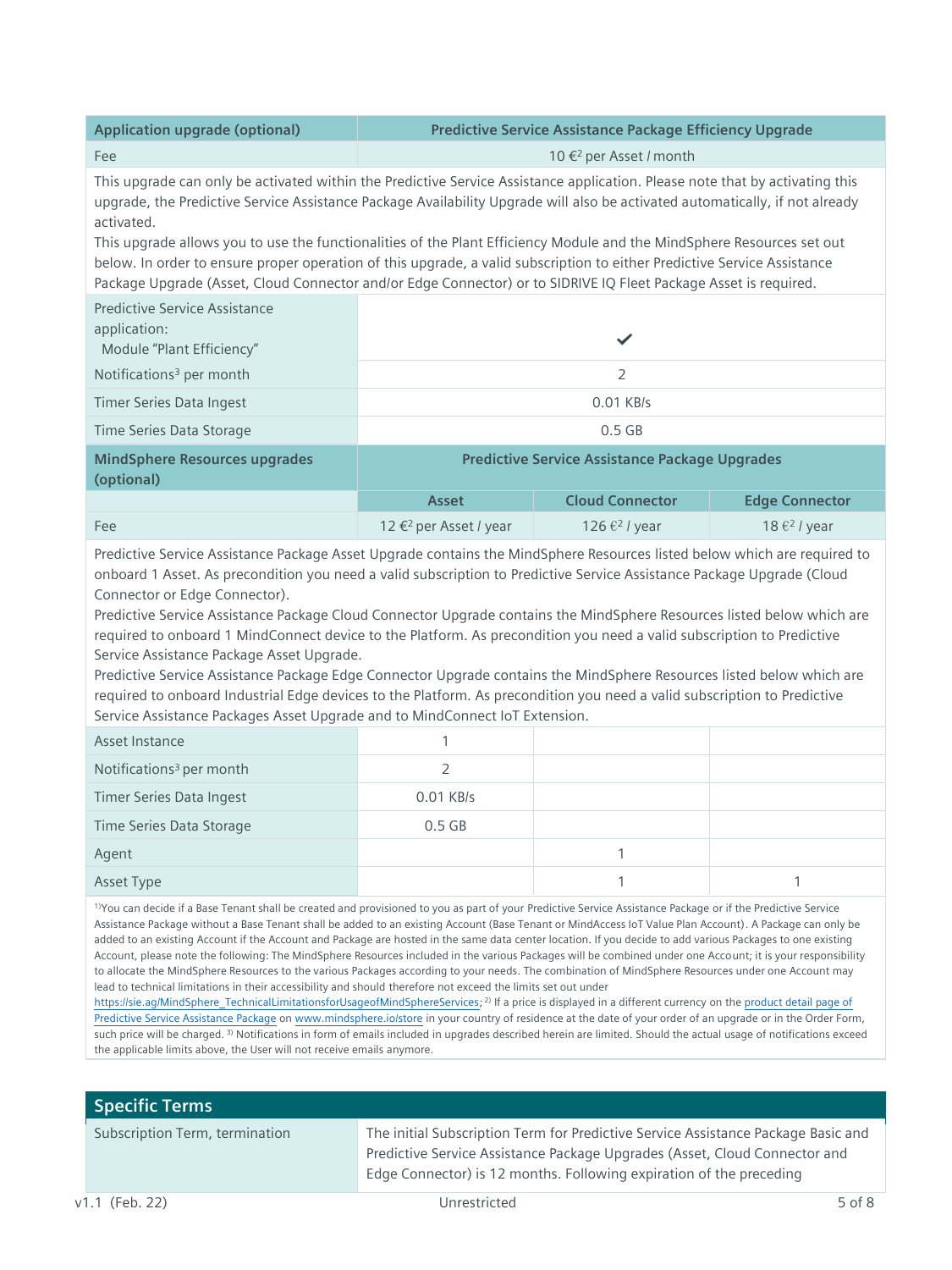|                                                                                                                 | Subscription Term, the subscription automatically renews with a Subscription<br>Term of 12 months at the then-current terms made available under<br>www.mindsphere.io/terms, unless either Party notifies the other Party at least 60<br>days prior to the then-current expiration date that it has elected not to renew.<br>In such case you are responsible for offboarding your relevant Assets and<br>exporting historical data prior to the expiration date. Upon expiration of the<br>Subscription Term for the base subscription, any upgrades described herein will<br>also be deactivated and cannot be used any longer.                                                                                                                                                                                                                                                                                                                                               |
|-----------------------------------------------------------------------------------------------------------------|---------------------------------------------------------------------------------------------------------------------------------------------------------------------------------------------------------------------------------------------------------------------------------------------------------------------------------------------------------------------------------------------------------------------------------------------------------------------------------------------------------------------------------------------------------------------------------------------------------------------------------------------------------------------------------------------------------------------------------------------------------------------------------------------------------------------------------------------------------------------------------------------------------------------------------------------------------------------------------|
| Activation and deactivation of Predictive<br>Service Assistance Package Availability<br>and Efficiency Upgrades | During the Subscription Term of the base subscription, you may activate or<br>deactivate the Predictive Service Assistance Package Availability or Efficiency<br>Upgrades for a selected Asset at any time. The deactivation can be done by<br>deselecting the Predictive Service Assistance Package Availability or Efficiency<br>Upgrade functionalities from the selected Asset or by deselecting the Asset from<br>the application. The deactivation shall become effective at the end of the month<br>in which the deselection was conducted.                                                                                                                                                                                                                                                                                                                                                                                                                              |
| Payment terms                                                                                                   | The fee for Predictive Service Assistance Package Basic and any of the Predictive<br>Service Assistance Package Upgrades (Asset, Cloud Connector and Edge<br>Connector) is charged yearly in advance.<br>The fee for any of the application upgrades (Availability Upgrade or Efficiency<br>Upgrade) is charged monthly in arrears for each Asset with selected application<br>upgrades. Starting with the month in which the Asset with application upgrade<br>is selected, this fee will be charged on a monthly base for the full moth (full<br>month principle) for each selected Asset.                                                                                                                                                                                                                                                                                                                                                                                    |
| Data center location                                                                                            | Your Content processed by the MindSphere Resources is stored at rest in the<br>Area European Union as set out in the MindSphere Supplemental Terms<br>available on www.mindsphere.io/terms.                                                                                                                                                                                                                                                                                                                                                                                                                                                                                                                                                                                                                                                                                                                                                                                     |
| Adaptation of fees                                                                                              | The fees during any renewed Subscription Term will be the same as during the<br>immediately prior Subscription Term, unless we notify you of a Fee Change at<br>least 90 days prior to the end of the then-current Subscription Term, in which<br>case the communicated Fee Change will be effective upon subscription renewal.<br>During a running Subscription Term, we may change or add new fees<br>(collectively referred to as "Fee Change") due to and to the extent required to<br>reflect: (i) changes in the quality or functionalities of the Service; (ii) material<br>changes in market conditions; (iii) general increases in wages or other<br>employment costs; and/or (iv) changes in procurement costs due to price<br>changes made by our suppliers, in each case to the extent that the changes<br>affect our provision of the agreed Service. We will notify you of any Fee Change<br>at least 60 days in advance of the effective date of the Fee Change. |
| Service Level Agreement                                                                                         | The Monthly Uptime Percentage for this application is at least 90 %. Monthly<br>Uptime Percentage is defined in the MindSphere Supplemental Terms available<br>on www.mindsphere.io/terms.                                                                                                                                                                                                                                                                                                                                                                                                                                                                                                                                                                                                                                                                                                                                                                                      |
| Exclusions                                                                                                      | The interpretation, implementation and utilization of our suggestions and<br>recommendations are your responsibility alone. We do neither assume any<br>responsibility, warranty or guarantee regarding feasibility and/or applicability of<br>suggestions and/or recommendations, nor for actions or omissions that are<br>based on suggestions and/or recommendations.                                                                                                                                                                                                                                                                                                                                                                                                                                                                                                                                                                                                        |
| Data use rights                                                                                                 | "Collected Data" means any information, code or data collected by this<br>application and may include copies of certain parts of Your Content made by the<br>application for use in accordance with these Specific Terms.                                                                                                                                                                                                                                                                                                                                                                                                                                                                                                                                                                                                                                                                                                                                                       |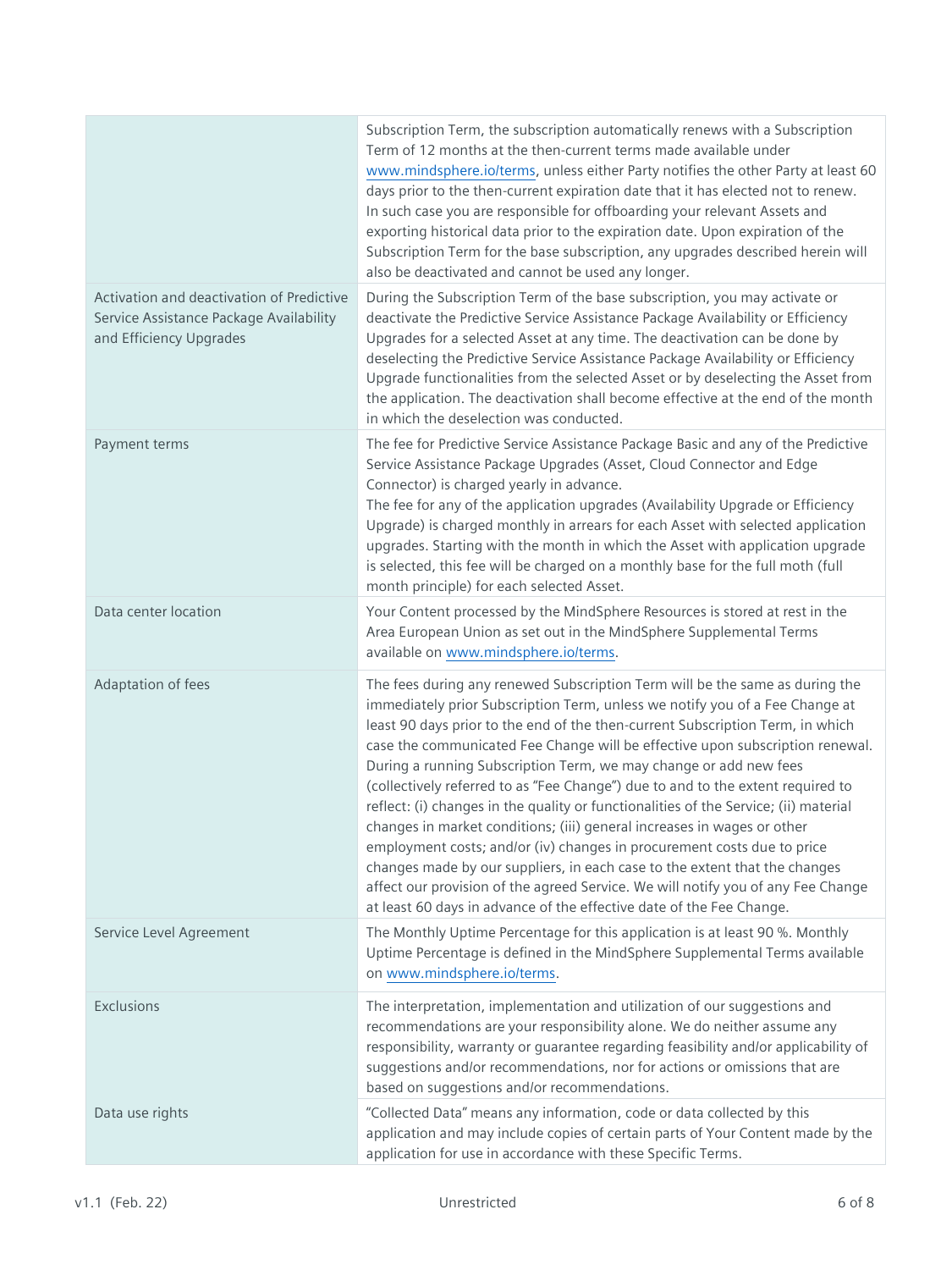|                                                           | During and after the Subscription Term, Siemens and its business partners may<br>use Collected Data for Siemens' internal purposes (e.g. development or<br>improvement of products or services). On an aggregated basis with other data<br>and in a form that does not identify you and your Users, Siemens shall own and<br>be free to make Collected Data publicly available to you and others (e.g. for<br>information and industry trends, benchmarking data). Use of Collected Data in<br>accordance with this Section will be at Siemens' risk. |
|-----------------------------------------------------------|-------------------------------------------------------------------------------------------------------------------------------------------------------------------------------------------------------------------------------------------------------------------------------------------------------------------------------------------------------------------------------------------------------------------------------------------------------------------------------------------------------------------------------------------------------|
| Third Party Terms                                         | The application contains Third Party services, including open source software,<br>commercial software, or software-related managed services, which are subject<br>to additional or different terms, license rights, or require certain notices by their<br>licensors, which we are obliged to pass on to you as your licensor and to which<br>you agree to abide ("Third Party Terms"). The Third Party Terms are made<br>available via the following web link: https://sie.ag/MindSphere-<br>ThirdParty_PredictiveServiceAssistance.                 |
| Changes to the Product Sheet and<br><b>Specific Terms</b> | We may update this document from time to time during a Subscription Term in<br>order to reflect any changes agreed with or imposed by our subcontractors<br>(including changes in open source software license terms) or when we introduce<br>new MindSphere Resources, features, supplements, enhancements or<br>capabilities (e.g. that were not previously included with the subscription, but<br>added for no additional fee). Changes shall become binding upon release of a<br>new version of this document on www.mindsphere.io/terms.         |
| Support                                                   | Support for this application may be contacted via Industry Online Support<br>(https://support.industry.siemens.com).<br>Support is available in English and German.                                                                                                                                                                                                                                                                                                                                                                                   |

| <b>Export Control Regulations</b> |   |  |
|-----------------------------------|---|--|
| <b>AL</b>                         | N |  |
| <b>FCCN</b>                       | N |  |

| <b>Security Information</b> |                                                                                                                                                                                                                |
|-----------------------------|----------------------------------------------------------------------------------------------------------------------------------------------------------------------------------------------------------------|
| General                     | In order to protect plants, systems, machines and networks against cyber<br>threats, it is necessary that you implement and continuously maintain a holistic,<br>state-of-the-art industrial security concept. |